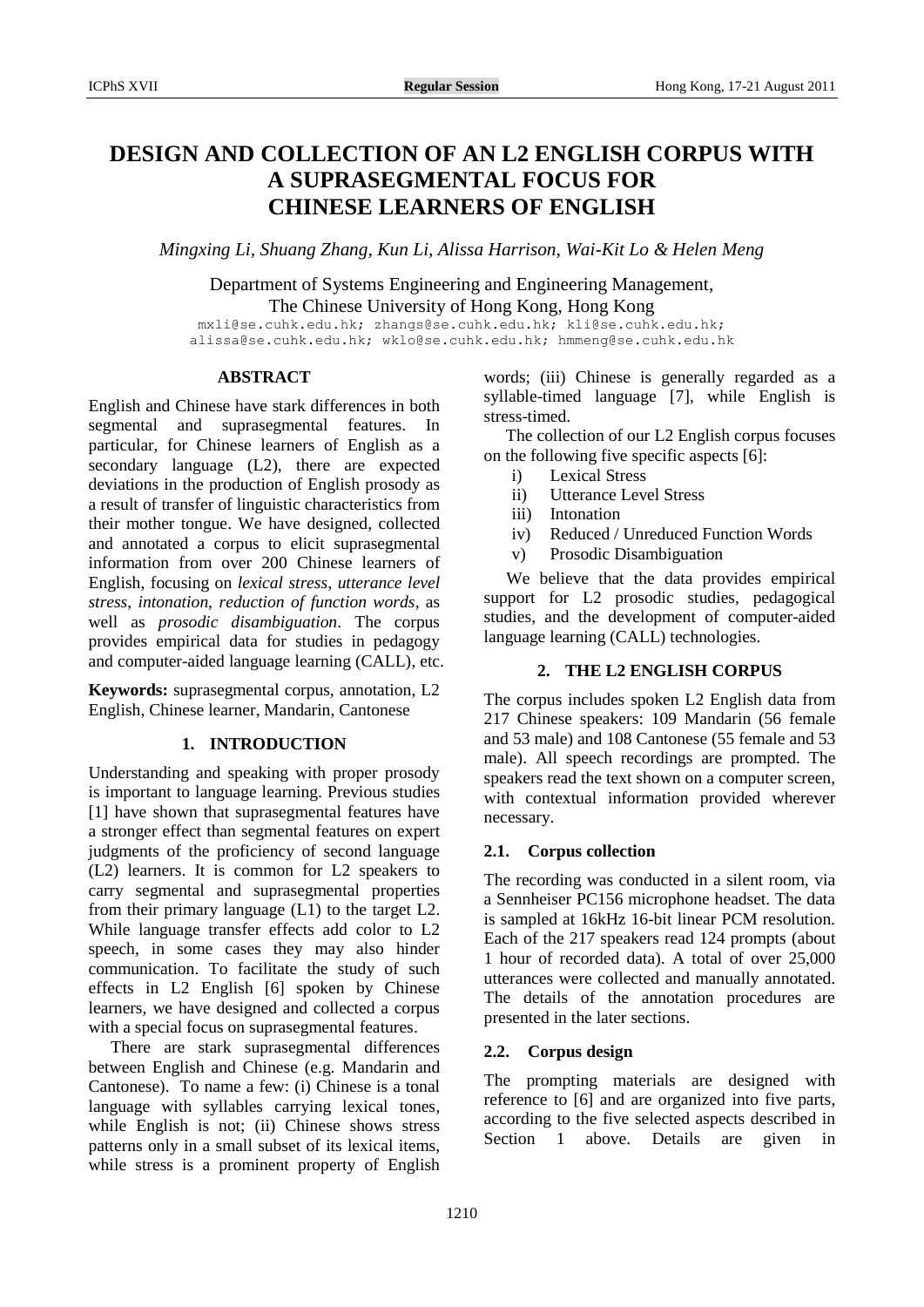#### Table 1.

**Table 1:** Examples from the five parts of the L2 English suprasegmental corpus.

| Part 1: Lexical stress                                                                           |  |  |  |  |  |  |
|--------------------------------------------------------------------------------------------------|--|--|--|--|--|--|
| Goal To study how L2 English learners place and<br>produce lexical stress at different positions |  |  |  |  |  |  |
| • 35 target words selected with lexical stresses located in                                      |  |  |  |  |  |  |
| various positions within the words                                                               |  |  |  |  |  |  |
| · Target words embedded in a carrier sentence - "I                                               |  |  |  |  |  |  |
| say/said [target word] five/ten times"                                                           |  |  |  |  |  |  |
| Example                                                                                          |  |  |  |  |  |  |
| "I said apartment five times".                                                                   |  |  |  |  |  |  |
| Part 2: Utterance-level stress                                                                   |  |  |  |  |  |  |
| Goal To capture how L2 English learners produce a                                                |  |  |  |  |  |  |
| focused word in a sentence                                                                       |  |  |  |  |  |  |
| • 35 words put in the narrow focus positions                                                     |  |  |  |  |  |  |
| · Target words are highlighted (by boldface) and contextual                                      |  |  |  |  |  |  |
| descriptions are given                                                                           |  |  |  |  |  |  |
| Example                                                                                          |  |  |  |  |  |  |
| [context] Did Bill lose everything in the robbery?                                               |  |  |  |  |  |  |
| [prompt] "No, his money was taken".                                                              |  |  |  |  |  |  |
| Part 3: Intonation                                                                               |  |  |  |  |  |  |
| To capture how L2 English learners produce<br>Goal<br>intonations as instructed                  |  |  |  |  |  |  |
| rising intonation, falling<br>$\bullet$ 29<br>utterances covering                                |  |  |  |  |  |  |
| intonation and continuation rises                                                                |  |  |  |  |  |  |
| • Speakers are instructed to read in rising tone when " $\nu$ " is                               |  |  |  |  |  |  |
| shown. Similarly, "v" indicates falling tone.                                                    |  |  |  |  |  |  |
| Example                                                                                          |  |  |  |  |  |  |
| "Do you need any money? "                                                                        |  |  |  |  |  |  |
| Part 4: Reduced/Unreduced Function Words                                                         |  |  |  |  |  |  |
| Goal To study how L2 English learners read function<br>words in the reduced and unreduced forms  |  |  |  |  |  |  |
| • Five sentences covering the same function word in both                                         |  |  |  |  |  |  |
| reduced and unreduced forms                                                                      |  |  |  |  |  |  |
| Example                                                                                          |  |  |  |  |  |  |
| "If the birthday party wasn't for Mary, then who was it                                          |  |  |  |  |  |  |
| for?"                                                                                            |  |  |  |  |  |  |
| Part 5: Prosodic Disambiguation                                                                  |  |  |  |  |  |  |
| Goal To study how L2 English learners use prosody in                                             |  |  |  |  |  |  |
| semantic disambiguation                                                                          |  |  |  |  |  |  |
| · Information on possible semantic meanings of an<br>ambiguous sentence is provided              |  |  |  |  |  |  |
| • Speakers requested to read the sentence with appropriate                                       |  |  |  |  |  |  |
| prosody to disambiguate between the different semantic                                           |  |  |  |  |  |  |
| meanings                                                                                         |  |  |  |  |  |  |
| Example pair                                                                                     |  |  |  |  |  |  |
| [context] The song was over.                                                                     |  |  |  |  |  |  |
| [prompt] "I stopped singing".                                                                    |  |  |  |  |  |  |
| [context] I was walking along in the rain and suddenly                                           |  |  |  |  |  |  |
|                                                                                                  |  |  |  |  |  |  |
| felt very happy.                                                                                 |  |  |  |  |  |  |

## **3. CORPUS ANNOTATION**

The L2 corpus has both segmental and suprasegmental annotations – phonemes with stress marks, words, pitch accents, edge tones (phrase accents and boundary tones), intonation patterns, narrow focus, reduced / unreduced function words, etc.

We performed forced alignment, using a homegrown automatic speech recognizer, between each recording and the canonical pronunciations in the reference word transcription. This generates a phonemic segmentation of the utterance, which provides the basis for annotation. A linguistically trained annotator then modifies the phoneme labels according to perception and maintains consistency by referring to defined guidelines. The Praat 5.1.44. platform is used for annotation.

## **3.1. Segmental labeling**

We provide annotation of phonemes and words to all five parts of the corpus. Pronunciations in DARPABET are obtained by dictionary lookup from CMUDict 0.7. Should the perceived sound fall outside of DARPABET's phoneme set, the closest phoneme is used for labeling.

## **3.2. Suprasegmental labeling**

At the suprasegmental level, we provide both general (e.g., pitch accents and breaks) and specific (e.g., lexical stress, focus, reduced function word) annotations. Details are presented in this section.

## *3.2.1. Lexical stress*

For lexical stress, annotation is based on the perception of pitch, duration and intensity. Vowels are labeled with "1" for primary stress and "2" for secondary stress, e.g., the word "motorcyclist" may be read as "/m ow2 t ax s ay1 k l ih s  $t$ ".

## *3.2.2. Tones and break indices*

The ToBI annotation system [2, 3, 9] is used to describe the intonation patterns of the L2 English utterances. Eight labels **H\***, **L\***, **L+H\***, **L\*+H**, **H+!H\***, **!H\***, **L+!H\***, **L\*+!H** are used for pitch accents (see Figure 1). For cases where there is difficulty in deciding if a pitch accent exists, the label '**\*?'** is used.

In order to capture the pitch movements at the end of an intonational phrase (IP), we adopt two types of phrase accents (**L-** and **H-**) and four types of edge tones to describe the intonational contour after the last pitch accent of the IP, i.e. **L-L%** (the falling to low contour as in the standard declarative contour), **L-H%** (as in 'continuation rise'), **H-H%** (as in the canonical contour for yes-no questions,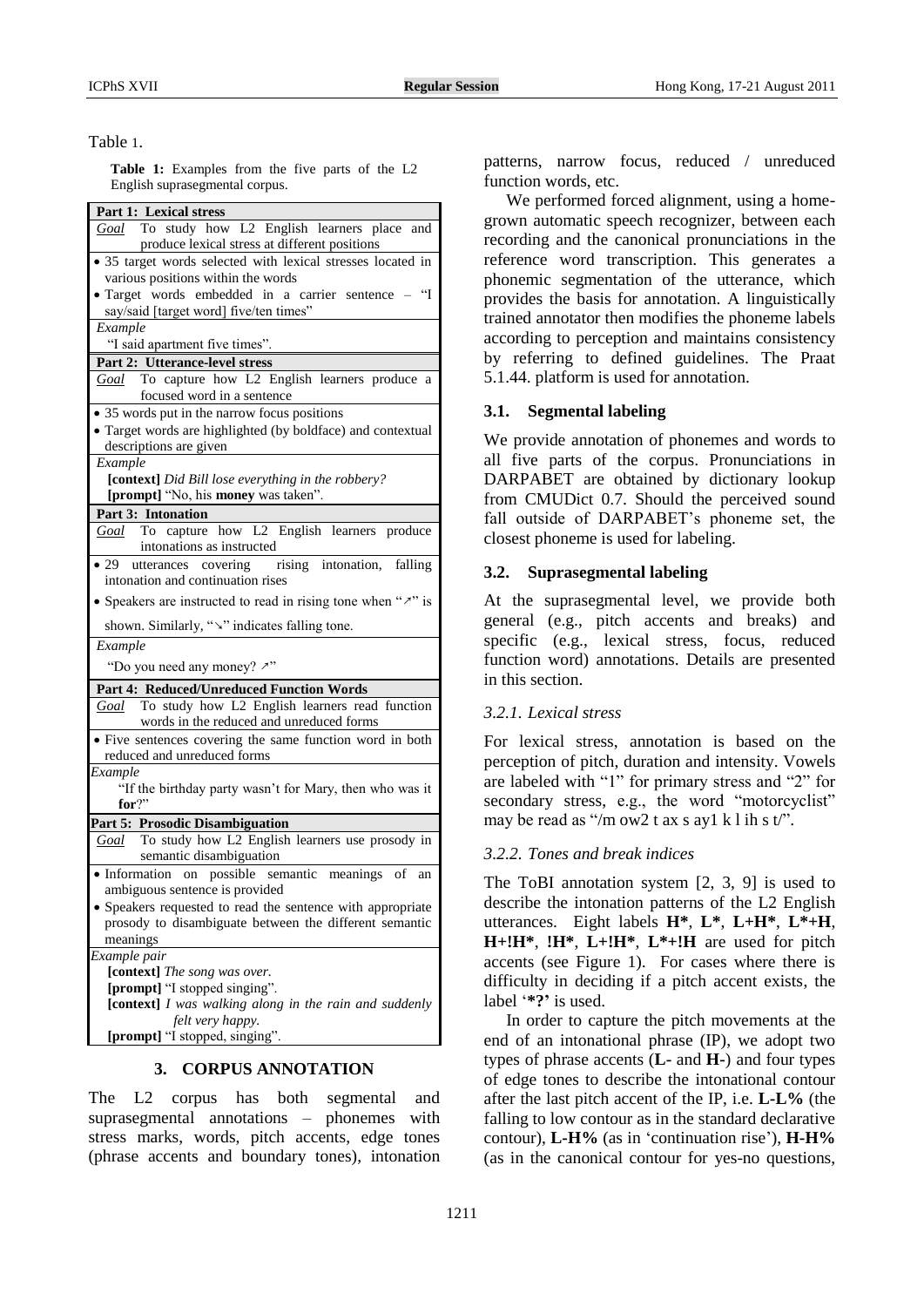usually a high value for H%), and **H-L%** (a final 'plateau'). Examples of the ToBI annotation are shown in the first tier of labels in Figure 1.

For annotating prosodic breaks, we used the ToBI break indices – **0**, **1**, **2**, **3**, **4**, **1-**, **2-**, **3-**, **1p**, **2p**, **3p**. Figure 1 also shows examples of break indices in the fourth tier of labels.

**Figure 1:** Examples from the 'Intonation' part of the corpus, showing pitch accents, phrase accents and edge tones (first tier of labels), phones and words (second and third tiers respectively), break indices (fourth tier), and RULF annotations (the bottom tier, cf. Section 3.2.3).



*3.2.3. Intonation pattern in RULF*

With reference to [5], we devised a coarse labeling scheme (RULF) for the overall intonation pattern of an IP. This RULF label is provided in the parts of the corpus on 'Intonation' and "Prosodic Disambiguation'. RULF is included as a coarse descriptive annotation of the intonation pattern. We plan to use it in for simplified evaluation of the production of intonation by L2 speakers. We annotate the utterances based on the intonational contour from the final pitch accent to the end of the IP (see bottom tier in Figure 1), according to the following procedure:

First, we decide whether the perceived intonation is rising (denoted by **R**) or falling (denoted by  $\bf{F}$ ). Should it be difficult to make such a distinction, we back off to decide between a high level of perceived intonation (denoted by **U**, for 'upper'), versus a low level (denoted by **L**). Should this distinction be unclear, we use the label '?' to indicate the uncertainty. Annotation using this coarse scheme is performed independently of the ToBI tone annotation.

# *3.2.4. Utterance-level stress (Narrow focus)*

For the part of the corpus on 'Utterance-level Stress', particular words carrying narrow focus are marked with an 'F' label, to signify their prominence and discourse function in relation to the given context [4] (see Figure 2). In case of ambiguity, the label '?' is used.

Figure 2: Annotation of narrow focus in the part of the corpus for 'Utterance-level Stress' (shown in the bottom tier).



## *3.2.5. Reduced / unreduced function words*

For the part of the corpus on 'Reduced/Unreduced Function Words', the notations used are:

- **R**: for words read in reduced (weak) forms [8]
- **U**: for words read in unreduced (strong) forms
- **?**: for uncertainty regarding **R** versus **U**

Judgment on a function word is made according to its vowel quality and its relative intensity with neighboring words. (see Figure 3).





#### *3.2.6. Additional pause label*

Utterances in part of the corpus on 'Prosodic Disambiguation' are also annotated with an additional symbol 'br' in the phone and word tiers (see the second and third tiers in Figure 4). This symbol serves to indicate the use of pausing in semantic disambiguation.

**Figure 4:** Annotation of an utterance in the part of the corpus on 'Prosodic Disambiguation'.



#### **3.3. Summary of annotations**

Table 2 summarizes the annotations made available to each of the five parts in the L2 corpus, according to the design goal.